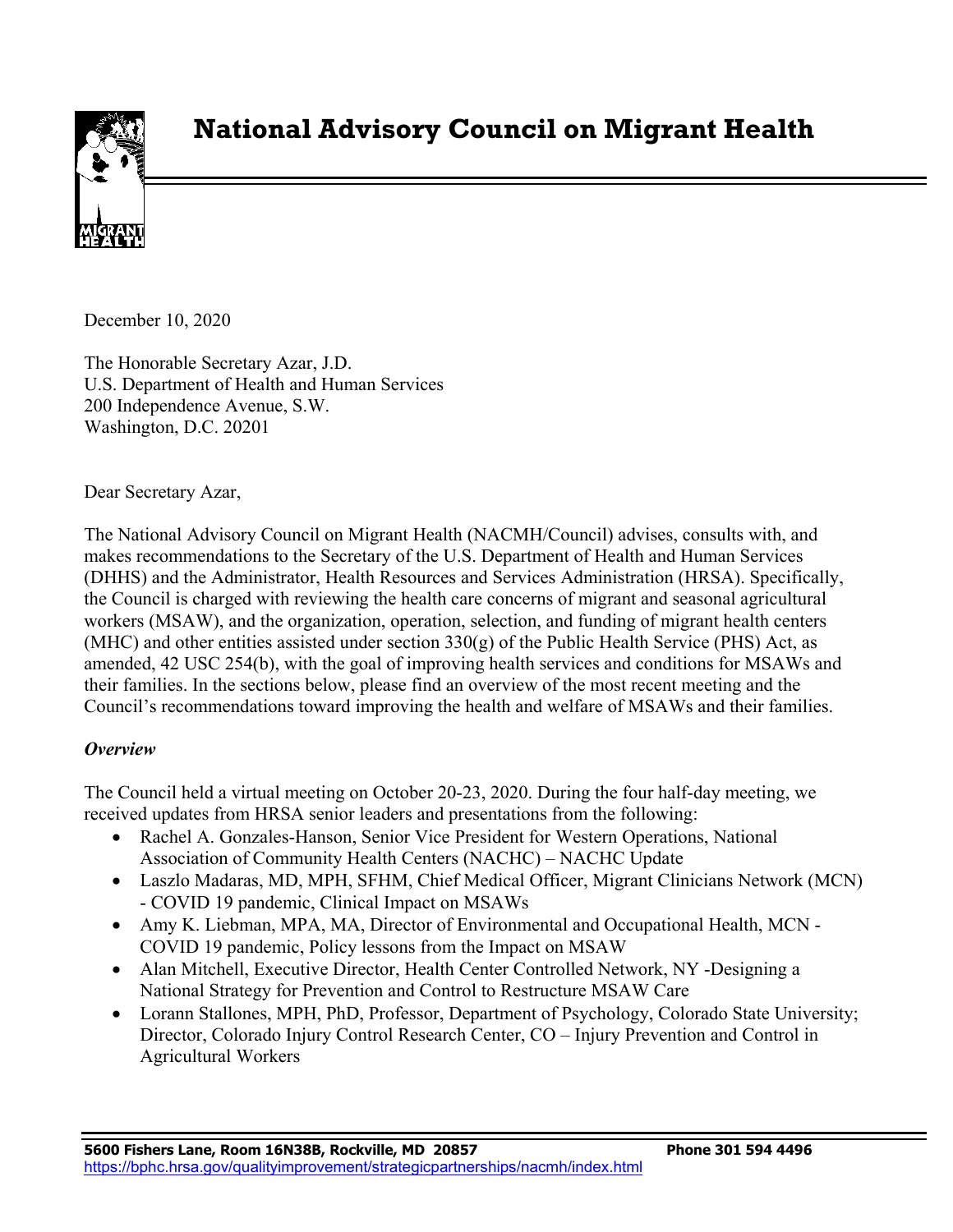- Elena Reyes, PhD, Clinical Professor, Florida State University College of Medicine (FSUCOM), Immokalee Health Education Site; Director, Center for Child Stress & Health, FSUCOM -Toxic Stress in MSAW Children and the COVID 19 Pandemic
- Sylvia Partida, MA, Chief Executive Officer, National Center for Farmworker Health, Buda, TX - Toxic Stress in MSAW Children

The Council also heard testimonies from twelve (12) MSAWs from Longmont and neighboring areas in CO. The testifiers provided vivid accounts of conditions regarding the impact of the Covid-19 pandemic on their overall well-being, as well as toxic stress within MSAW families. **We would like to draw special attention to the following findings:** 

# **Impact of the Covid-19 pandemic**

- The testifiers provided poignant examples of how the pandemic has affected their work and their lives. Several testifiers had family members who tested positive, some of whom were critically ill.
- The vast majority were misinformed about COVID 19 prevention, testing, contact tracing, symptom recognition, as well as the parameters around when to receive testing. Some expressed a belief that one does not need to be tested unless you have symptoms. They also showed confusion about when to seek medical attention. Most of the testifiers said they didn't need to get tested because they didn't have symptoms and would get tested if necessary, but many were hesitant due to a) fear of testing positive, b) stigma associated with the disease, and c) fear of job loss associated with contracting coronavirus;
- Most of the testifiers said that their workplace was their primary source of information on how to protect themselves and their families, followed by media and television.
- Finally, testifiers said that their employers do not generally provide masks or other personal protective equipment (PPE). One said that their farm manager offered masks but did not encourage workers to use them.

# **Toxic Stress in Migrant Children**

- Testifiers offered accounts of several factors that cause them to be anxious, sources of stress, solutions that help decrease the intensity of stress, traumas, obstacles, concerns with seeking medical care or educational opportunities, and hope for the future of their children. We will expand upon these indications in the recommendations below.
- Lack of parental proficiency with internet and computer related skills and school closures has resulted in an extreme source of stress for most testifiers. Parents expressed the strongest concerns regarding challenges with virtual learning for MSAW children because of their inability to manage technology and other demands. Yet, there is a passion for children receiving an education and a desire for children to return to school.
- Testifiers indicated mistrust in the healthcare system alongside a need for trusted sources within the health center staff, such as community health workers (CHW).
- MSAW women are fearful of the long-term impacts of Covid-19 for themselves and their families, yet hopeful for the future of their children.

#### **Injury Prevention & Control**

Testifiers indicated that they do not receive appropriate PPE from employers, nor are they encouraged to use masks or appropriate clothing;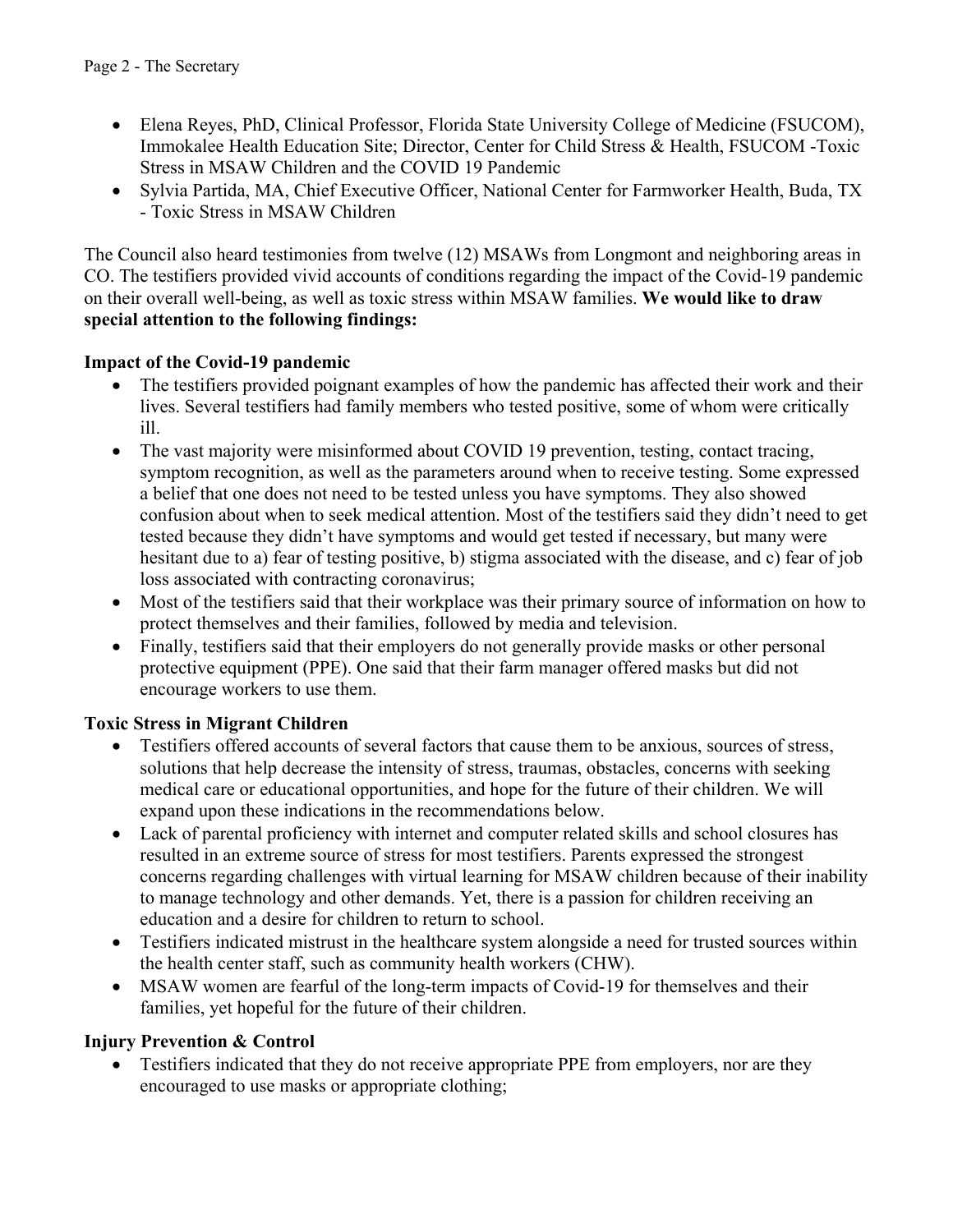#### **Services for MSAW children with Special Needs**

• Testifiers highlighted lack of awareness and information on services available for MSAW children with special needs;

Additionally, six council members shared the challenges faced by the health centers they represent, as follows:

- Health centers with mobile units were able to resume the delivery of care to MSAWs after the initial lockdown quickly, and recommend mobile units as an effective model of care for MSAWs;
- Telehealth adoption amongst MSAWs has not been as successful as anticipated during the pandemic primarily because of limited access to broadband;
- There is a critical need for culturally competent health care services at the community level for COVID 19 testing, early detection, contact tracing and referral to treatment;
- The pandemic has had a widespread adverse impact on MSAW children, and concerted efforts are needed to address this including but not limited to mental health services and trauma informed care (TIC) in schools and Migrant Head Start;
- Providing access to care for MSAWs during the pandemic has drawn attention to an urgent need to bridge gaps in emergency preparedness at the health center level.

## *Recommendations*

In context of the evidence and testimonies heard, and in accordance with the charge given to the Council, we submit the following recommendations for your consideration:

# **Recommendation I – MSAW Protections During the COVID 19 Pandemic**

More than 190,000 agr[i](#page-14-0)cultural workers have tested positive for COVID-19 nationwide.<sup>i</sup> The widespread misinformation about the transmission of the virus, testing and contact tracing procedures has contributed to a disproportionate number of MSAWs contracting COVID-19 nationwide. There are no comprehensive mandatory national regulations and industry-wide guidelines for testing or reporting of positive COVID 19 cases among agricultural workers. Hence, insufficient implementation of available guidance has resulted in workplaces that are unprepared to protect their workers. There is also no reliable agricultural worker data base for providers serving MSAWs, as a result of which they have had to rely on reports of case clusters among agricultural workers through the media. Even though farmworkers are deemed "essential workers," they continue to lack worker regulatory protections afforded to other worker categories. Additional vulnerabilities such as low-wages, inherent dangers and health risks of the occupation, cultural and language differences, migratory lifestyle, lack access to health care, lack of health insurance and financial resources further jeopardize MSAW health.

The Council makes the following recommendations to protect MSAWs during the Covid-19 pandemic:

1. Department of Labor (DOL), Occupational Safety and Health Administration (OSHA) adopt emergency regulations to protect agricultural workers during the pandemic to fill the gaps in MSAW health protection disparities. OSHA recently revised their guidance, and now requires employers to record COVID-19 illnesses contracted at work, however, employers with 10 or fewer employees still do not have recording obligations; they need only report work-related coronavirus illnesses that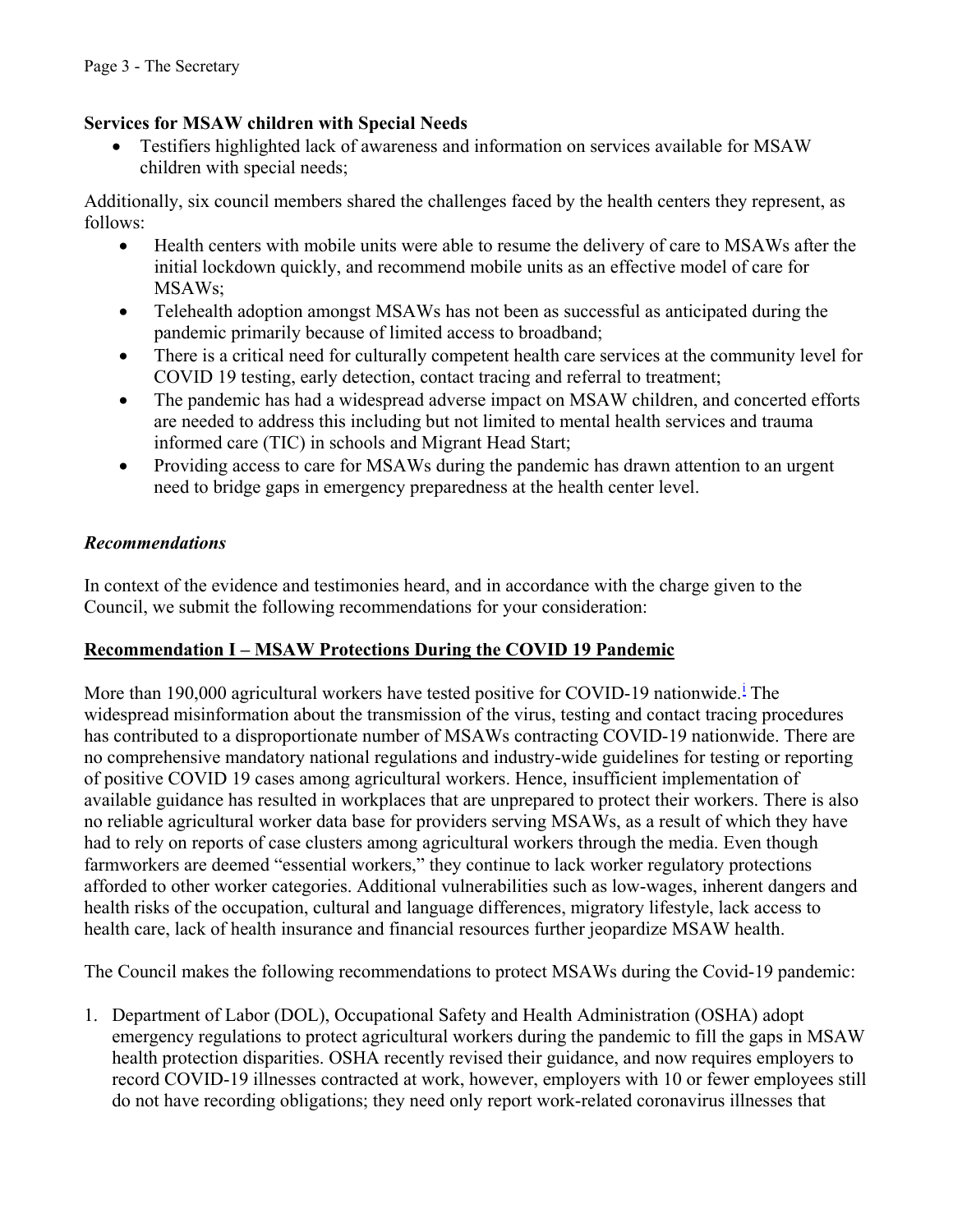result in a fatality or in-patient hospitalization.<sup>[ii](#page-14-1)</sup> The DOL must also consider emergency policy to provide wage relief for MSAWs in isolation who cannot work due to contracting the virus. Temporary Standards or Emergency Orders must at a minimum provide guidelines on, a) PPE provision by employers and mandatory usage; b) Physical distancing; c) Workplace disinfection; d) Testing MSAWs for COVID 19 at mandatory intervals; e) Changes to housing and transportation designed to reduce the spread of the coronavirus; and f) Paid Sick leave.

- 2. HRSA collaborate with Centers for Disease Control (CDC) and OSHA to design and implement a national plan to ensure: a) COVID 19 testing, contact tracing and follow up care policy for agricultural workers that includes mobile test sites at farms and MSAW camps, especially in rural areas where transportation to hospitals and health centers is a challenge for workers and their families; and b) MSAW access to COVID 19 vaccine through "set-asides" for susceptible populations.
- 3. HRSA BPHC Primary Care Associations collaborate with local and state health departments, migrant and community health centers (M/CHCs), growers and agribusiness stakeholders and farmworker representatives to develop a comprehensive risk mitigation strategy to protect farmworkers at a state and regional level. The strategy must include:
	- Evidence based protocols for on-farm testing and related health education, for use by clinical and outreach staff.
	- Providing farms with best practices to ensure implementation of any statewide emergency order that outlines specific measures that must be met on farms.
	- A Risk Mitigation Strategy document outlining each M/CHCs overall approach, including pandemic related education, communication, and logistics measures, testing results management, post-outbreak support, and other considerations.
	- User friendly communication tools with scripts for first engagement with farm owners, starting with arrival at the farm, COVID-19 education on symptoms, testing, safety measures, and test responses.
	- Training and workflow protocols that are appropriate for farm arrival and testing. Such documents are essential in providing mobile health staff, farm owners and labor contractors with specific and detailed recommendations for implementing safety and health measures delineated in the state's emergency regulations.
- 4. The HRSA Health Center Program (HCP) continue implementing services and resources that help M/CHC efforts towards the prevention, protection, and treatment of the COVID-19 in MSAWs and their families, by:
	- Allocating financial and technical assistance to providers who are a recognized source of trust in the farmworker community, including physicians and community health workers (CHWs).
	- Developing a national HRSA, M/CHC COVID testing policy that includes mobile test sites at farms and MSAW camps where transportation is a challenge for workers and their families.
	- Exploring options to expand telehealth services so MSAWs using various communication devices that overcome challenges with broadband access.
	- Developing a campaign that includes providing masks and suitable PPE equipment to protect against the contagion.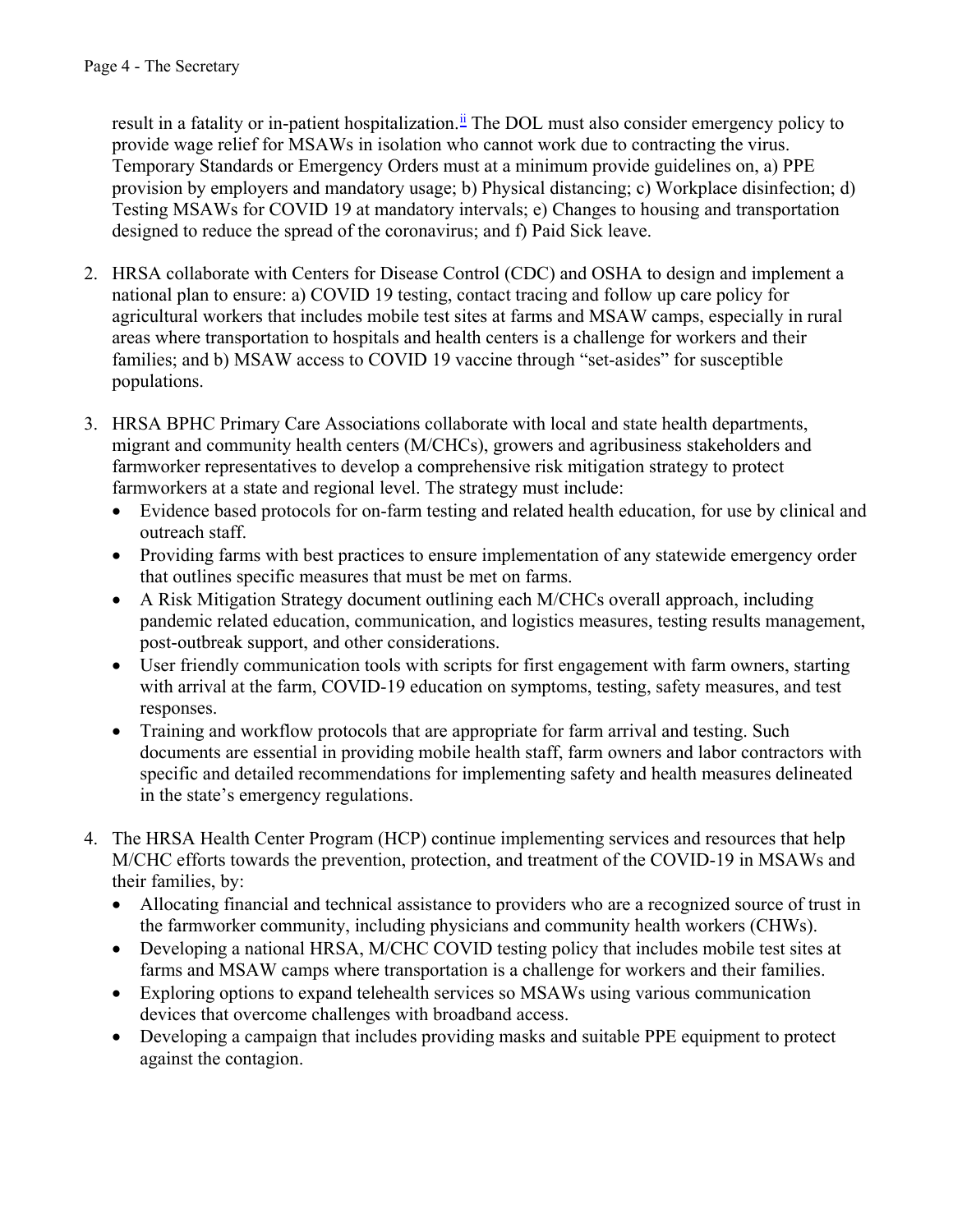- Encouraging M/CHCs to create local alliances and collaborative agreements with housing and education agencies to strengthen health efforts addressing the underlying social determinants of health.
- 5. HRSA proactively create a plan to support implementation of the National Academies of Sciences, Engineering, and Medicine's Draft Preliminary Framework for Equitable Allocation of a COVID-19 Vaccine, in ensuring the following considerations:
	- The vaccine is available in an expedient and timely fashion to all MSAWs regardless of insurance status or ability to pay. MSAWs are essential workers and a vulnerable population critically at risk, hence the plan must proactively consider the barriers to MSAW care such as transportation, fear, inability to leave work during planting and harvesting hours.
	- In order to achieve targeted levels of vaccine acceptance, HRSA should support the creation and dissemination of vaccine information in languages spoken by diverse agricultural communities, including (but not limited to) Spanish, Haitian Creole, and other indigenous languages. HRSA should act proactively to produce materials in in low-literacy formats.
	- To reach the widest possible audience HRSA consider using a wide variety of formats, partnerships, and media.

## **Background**

Because of the lack of national surveillance specific to MSAWs, we relied heavily upon the testimonies of farmworkers to accompany the limited availability of data. Testifiers provided personal accounts of the disproportionate impact that this contagion has had on farmworkers due to the factors listed above in the description of the testimony session. MSAWs generally lack adequate housing to facilitate proper social distancing and are adversely affected by the absence of a fair compensation program for those who test positive for the virus and are required to quarantine. The testimonies also elicited a fear and avoidance of testing, on account of stigma and fear of wage loss. Contact tracing is essential to quelling a pandemic, but there are reports that when farmworkers test positive, often they're not asked any contact tracing questions, nor are they given any information about what they should do to seek follow up care for themselves and protecting others.<sup>[iv](#page-14-2)</sup>

#### *The Problem*

There was a serious lack of educational information on protections against COVID-19 and how to get the proper testing for the virus. Access to crucial health services and suitable PPE were some of the most notable concerns that were evident in 2020. Another reoccurring theme was the inadequate facilities in the camps and work areas necessary to maintain proper social distance and frequent lack of hygiene stations for proper handwashing.

While the pandemic continued to ravage the nation, MSAWS endured co-occurring traumas including wildfires that ravaged large areas of Western US. During the grape harvest, for example, farmworkers toiled alongside the fires sending hazardous dense smoke. This forced many agricultural workers to make a choice between prioritizing their health and earning badly needed wages. Despite plummeting air quality, many farmworkers continued to work for an extra dollar per hour because of the fires, lacking the luxury of thinking about the long-term health effects of the smoke. Agricultural workers were among the most vulnerable as the disaster unfolded. As some agricultural workers picked crops through a blanket of smoke, others waited at home for a chance to work again. Unfortunately, misinformation about the virus spread quickly through trusted sources like neighbors, family, and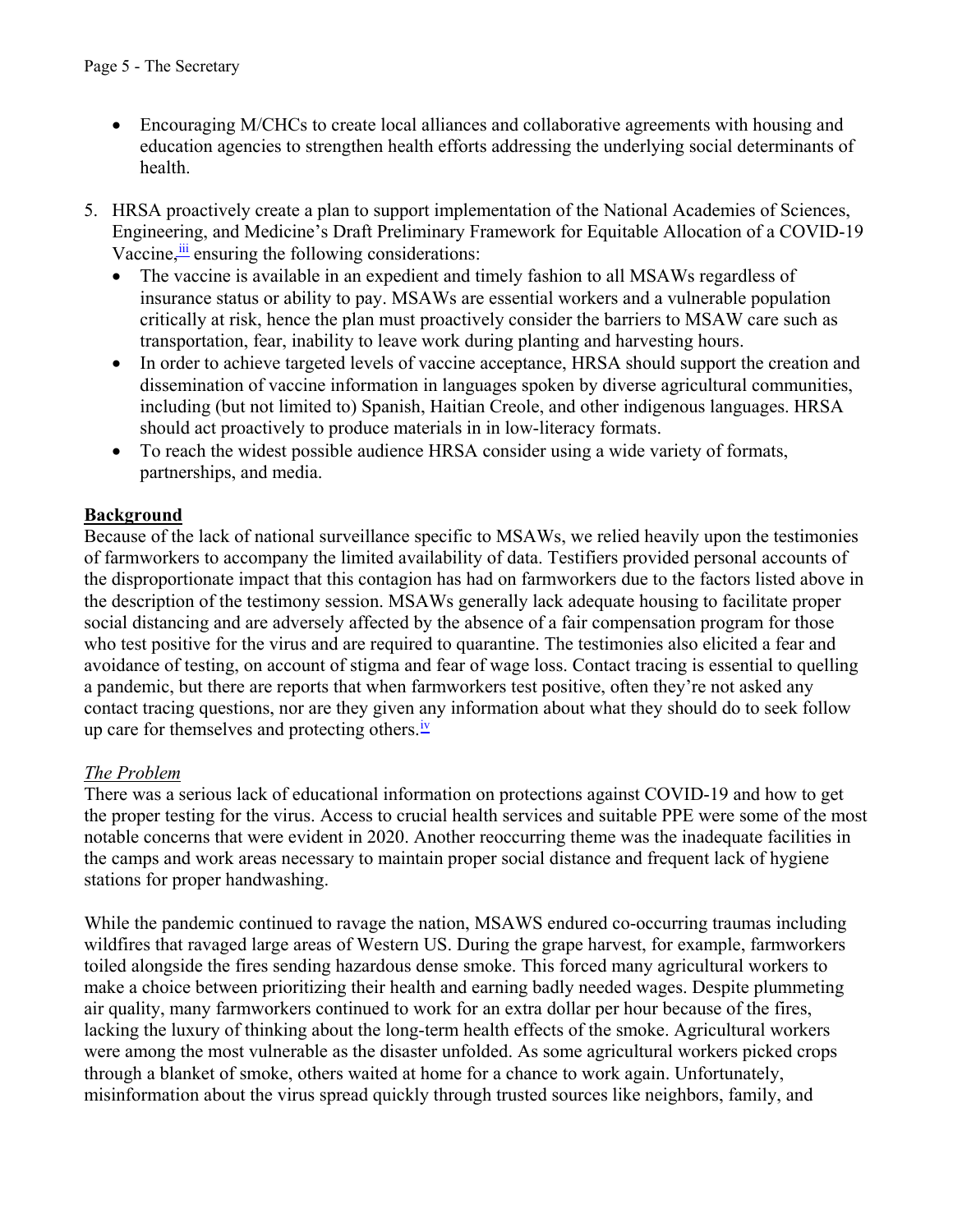compadres. In some areas, people were confused about when to seek medical attention and many testing sites required appointments and were hard to find. The lack of information in Spanish and indigenous languages from Mexico and Central America, has added to the confusion.<sup>[v](#page-14-5)</sup>

#### *Opportunities and Impact*

According to the most recent data from HRSA, most farmworkers lack health insurance and access to regular medical care. V<sup>i</sup> Only about 25 percent of farmworkers and their families currently seek care at an M/CHC. There is a clear need for implementing a campaign that includes a marketing effort employing electronic media and vibrant informational posters in various languages, distributed in places frequented by MSAWs. Physicians, employers and CHWs are a trusted source in the MSAW community and could serve as a vehicle in a national strategy. Furthermore, the deployment of mobile clinics by M/CHCs to farms and workplaces would provide a great opportunity for services like vaccinations, annual screenings, mental health support and COVID-19 testing without MSAWs being absent from their work responsibilities. Which has the potential for a good return on investment for a HRSA investment in mobile units. Fostering relationships with recognized and trustworthy non-profit entities and universities can also reinforce mutual health efforts, lower costs by combining valuable community resources and expand the reach of the M/CHCs.

#### **Recommendation II – National Data Strategy to Improve MSAW Health and Welfare**

The Council recommends that HRSA renew its effort to increase access to care for MSAWs by implementing a National Data Strategy to develop, translate, and apply evidenced-based interventions to enhance MSAW health and welfare. The Council recognizes that the pathway to improving MSAW care will depend on identifying and addressing needs and interventions both at the patient and population level. Hence, closing the gap will require gaining insight into, and making good individual and population-level health care decisions. To achieve this, data must be timely, accurate and comprehensive. **Therefore, the Council recommends that HRSA:**

- 1. Leverage the Nationwide Health Information Network (NHIN), a program under the Office of the National Coordinator for Health Information Technology (ONC), to improve the quality and efficiency of healthcare, by establishing a mechanism for nationwide health information exchange.<sup>[vii](#page-14-6)</sup> The NHIN providing the foundation for the secure exchange of health information to support meaningful use.
- 2. Equip M/CHCs adapt to telehealth service use by advocating for legislation towards permanent parity in telehealth reimbursement for all insurers; allocate sufficient funding and guidance for telehealth equipment, personnel, training, and protocols; and implementing telehealth systems tailored to vulnerable populations. $v<sub>iii</sub>$
- 3. Utilize current electronic health records to, a) better identify MSAWs using a standardized demographic questionnaire, and b) once accurately identified, improve the quality of care provided to MSAWs by standardizing a questionnaire that gathers information on unique MSAW health exposures and challenges.
- 4. Collaborate with diverse federal and nonfederal MSAW serving stakeholders towards developing a network that unites M/CHCs and human services organizations, utilizing a shared technology that enables a coordinated, community-oriented, person-centered approach for delivering care to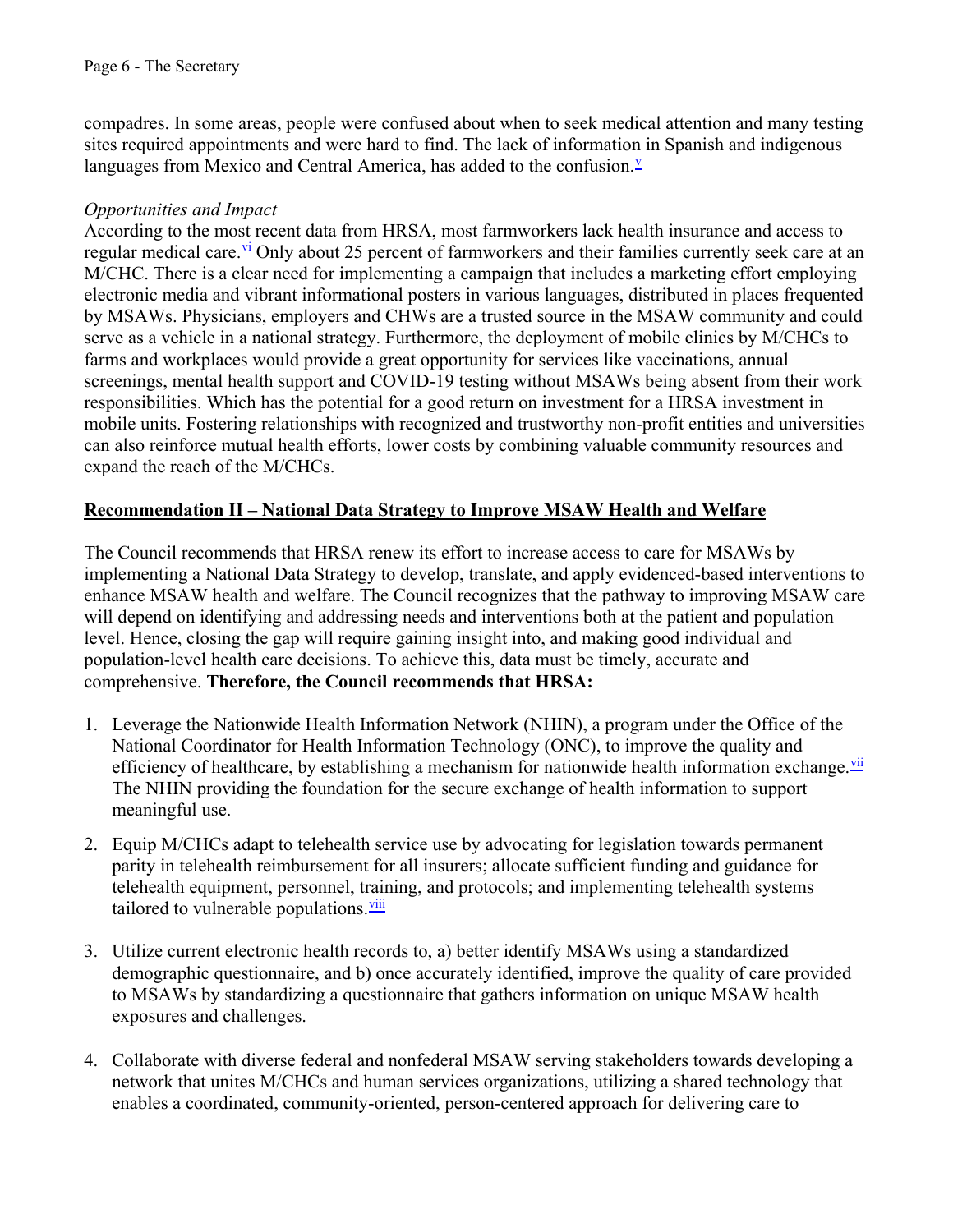MSAWs across the nation, including when they migrate to follow the harvest. HRSA build on currently available tools such as Migrant Clinician Networks, Health Network a bridge case management and care coordination program for migrating agricultural workers, and NACHC Protocol for Responding to and Assessing Patients' Assets, Risks, and Experiences (PRAPARE) Toolkit.<sup>[ix](#page-14-8)</sup> The PRAPARE tool helps providers better understand their patients' social determinants of health, and electronically connect patients with identified needs to community resources and allows for feedback and follow up. This solution ensures accountability for services delivered, closes the loop on every referral made, and reports outcomes of that connection. Ensure the Strategy utilizes the expertise of the HRSA Health Controlled Networks (HCCN) to include:

- A periodic and accurate service area needs assessment of the number of MSAWs in the service area and the US, for an accurate determination of unmet need. HRSA improve MSAW identification and services to this target population, by collaborating with the DOL, and national and community based MSAW serving stakeholders across the nation.
- Determining a path to close the gap between the established numbers of MSAWs in the local area derived from the above effort, and MSAWs and family members eligible for HCP services, and numbers served by M/CHCs in the corresponding service area.
- Enabling M/CHCs improve their clinical and operational performance by using health information technology, collaborative efforts, providing necessary support to deliver efficient, data-driven, evidence-based care to all vulnerable populations.
- Support for M/CHCs to contract with telehealth interpreter and translation services to provide equitable access and care. Requiring all telehealth platforms contracting with M/CHCs to provide multilingual support to deliver equitable access to telehealth services.
- Pathways to address the problems resulting from a high frequency of low-income patients lacking health and digital literacy. Virtual telehealth platforms adopted by M/CHCs must ensure the interfaces of applications utilized are intuitive and easy to navigate. M/CHCs train patient navigators, care coordinators, and implement shared decision-making support efforts that bridge the health literacy divide, and guide patients who are not familiar with telehealth systems.
- MSAW challenges with access to high-speed internet, consistent telephone services, and phones or computers with video conferencing capabilities. HRSA explore avenues to:
	- Address disparities in ownership of digital devices, enabling access to devices, portable hot spots, and phone-charging stations.
	- Provide affordable communication services and cellular data to low-income populations to maintain their outpatient care using the Federal Communications Commission (FCC) Lifeline program.<sup>[x](#page-14-9)</sup>

# **Background**

MSAWs face unique barriers to care resulting from the nature of farm work, structural inequities that negatively impact the social determinants of their health and technology gaps. Based on the information received by the Council through the Federal Update, there appears to be a promising opportunity to align the proposed National Data Strategy effort with HRSA's Advancing Health Center Excellence framework to improve care for MSAWs served by M/CHCs.

Though the Coronavirus Aid, Relief, and Economic Security (CARES) Act infused \$1.32 billion toward the COVID-19 response and for maintaining CHC capacity, many health centers are struggling, as many were unprepared for the abrupt swing toward telehealth. Calendar year (CY) 2019 Uniform Data System (UDS) data indicates at the start of the pandemic 43 percent CHCs and 48 percent MHCs provided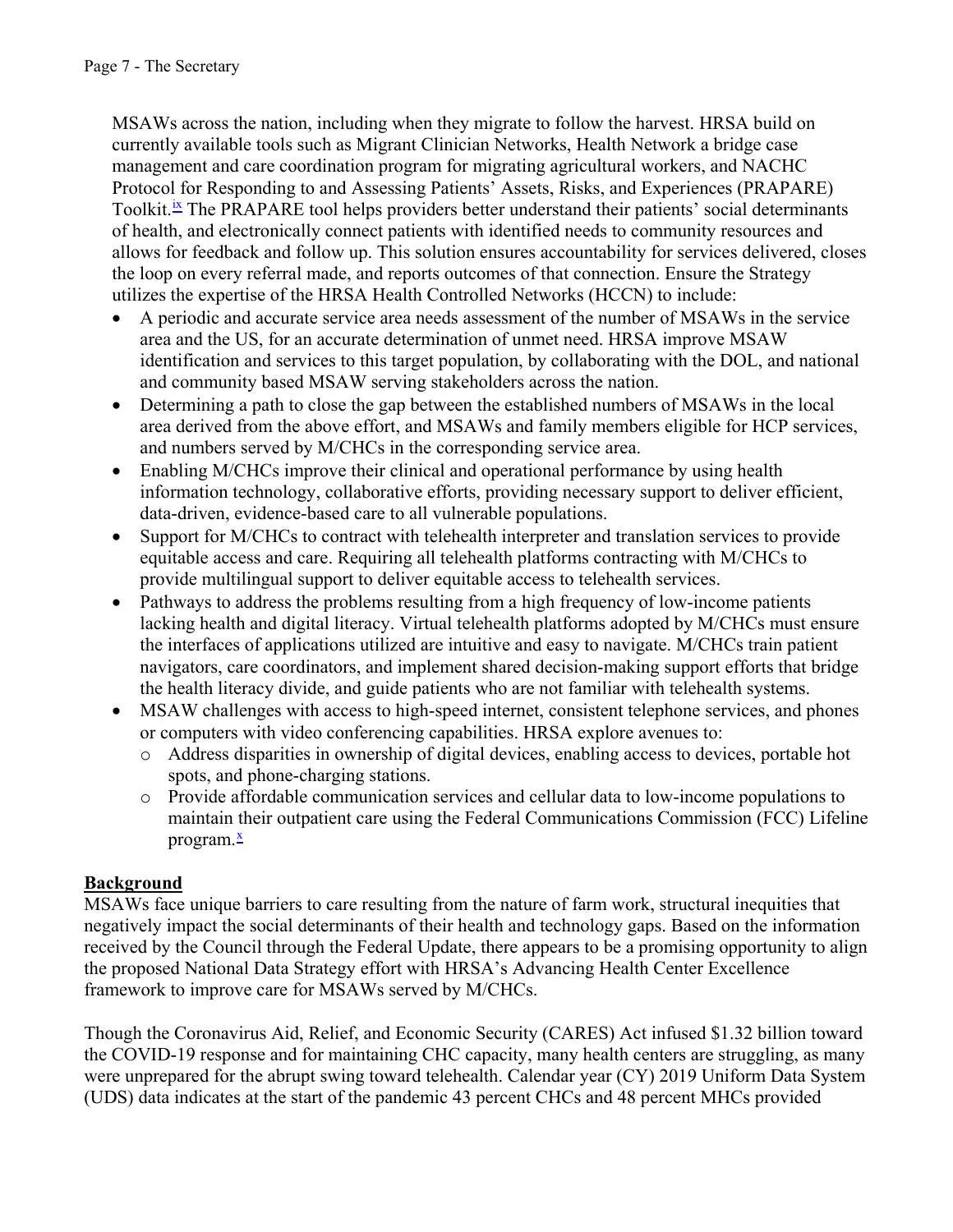clinical care using telehealth.<sup>[xi](#page-14-10)</sup> M/CHCs not using telehealth reported several barriers to implementation.  $\frac{xii}{}$  Thirty-six percent cited lack of reimbursement, 23 percent lacked funding for equipment, and 21 percent lacked training for providing telehealth. A greater proportion of rural clinics reported inadequate broadband services as an issue.<sup>xiii</sup>

## *The Problem*

HRSA currently has no set infrastructure for a national health information exchange, resulting in an urgent need for a national data strategy that contains accurate and current data on a population level as well as a patient level, to capture information that reflects the needs of each individual patient to eliminate barriers to MSAW health and welfare. This makes it difficult to ensure continuity of care for MSAWs migrating to follow the harvest, irrespective of their location. MSAWs often lack access to technology for their health information to follow them. This is further complicated by barriers such as the absence of a standard patient identifier. Even though HRSA has made large investments in enabling M/CHCs obtain electronic health records, incompatible systems prevent the sharing health information between health centers.

The past two decades have seen many changes to the US MSAW population, including their numbers, demographic composition, related characteristics and changes in patterns of farmworker migration. HRSA assessment of the number and composition of MSAWs in need of health care is contingent on an accurate enumeration of MSAWs. This will require systematic processes and procedures to identify, screen, and refer MSAWs, to gauge the accurate penetration rate of successful outreach efforts. The UDS submissions for CY 2019 indicates that the HCP currently serves approximately 25-30 percent of the nation's MSAW population.<sup>xiv</sup> Accurate MSAW identification is influenced by the variability in M/CHC staff skills during intake, creating an urgent need for standardizing EHR intake forms/data.

#### *Opportunities and Impact*

The FCC released funding to procure telehealth services and devices, [xv](#page-14-14) similar targeted funding mechanisms from states and the federal government has the potential to scale and equip hundreds of  $M/CHCs$  with the necessary telehealth capabilities.  $xvi$  However, having technology is not sufficient. Trained personnel are key to a high-functioning telehealth system along with support from information technology specialists and other collaborations. The successful implementation and scaling of telehealth will require robust protocols, systems and leadership efforts by HRSA Health Controlled Networks.

Finally, the pandemic has shed light on the lack of national level data to inform an evidence based clinical and policy response. There has been misinformation about how this public health emergency has affected the MSAW population, and often the only available information on the pandemics impact on MSAWs has been dependent on reporting provided by the media. This calls for a national data strategy to guide the care needs of a population whose service is deemed as an essential service.

#### **Recommendation III – Toxic Stress in MSAW Children**

impacting MSAW children disproportionately. Farmworker parents are hesitant to send their children Trauma and toxic stress are ongoing realities for many MSAW families, but since the pandemic began school and daycare closures resulting from the pandemic and the wildfires in western US states are back to school for fear of contracting the virus, but on the other hand, the experience the stress of navigating the unfamiliar world of e-learning. This has contributed to mental health issues in both adults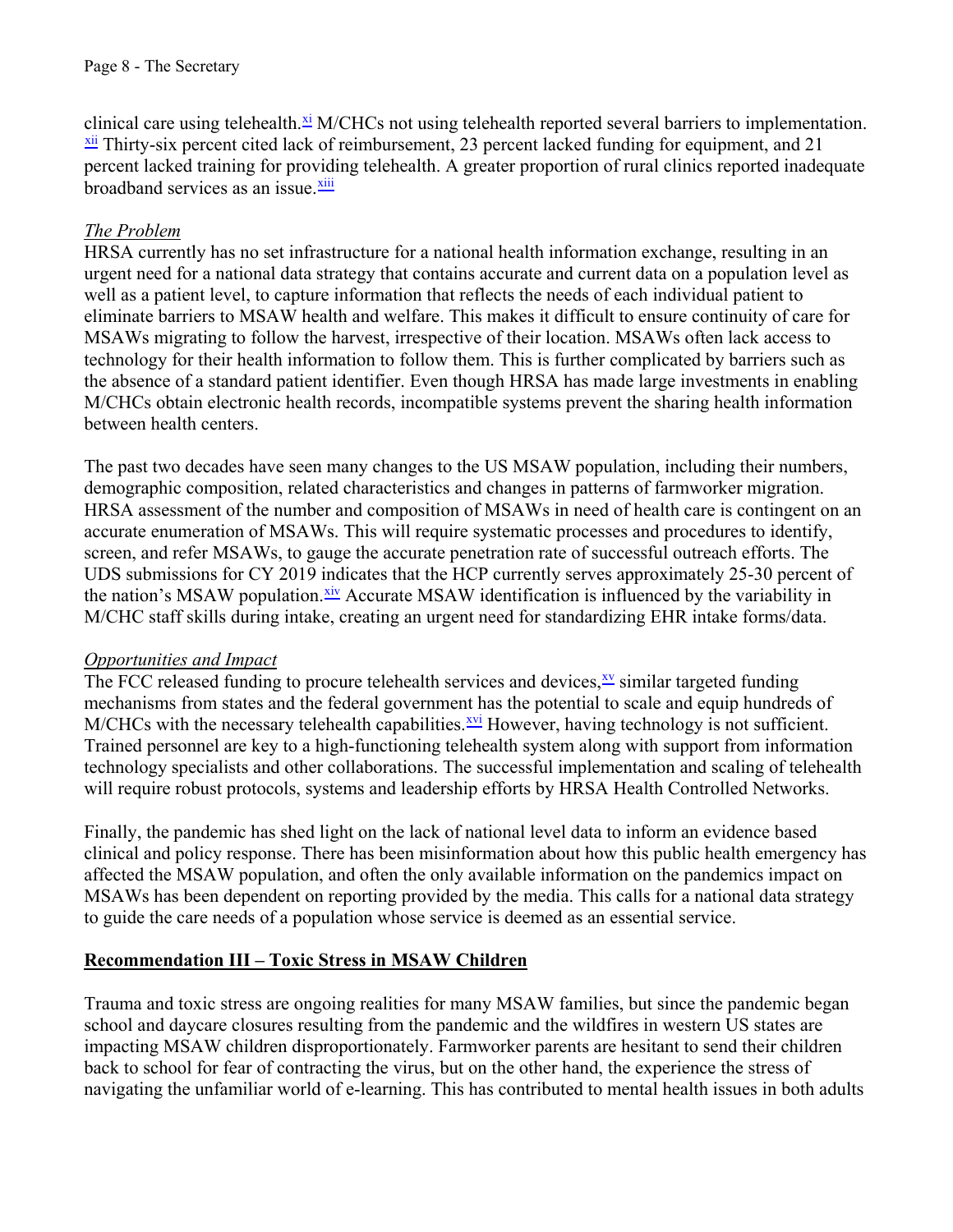and children who feel isolated in camps, is a deep concern for farmworker parents. There is a demonstrated need for culturally sensitive and linguistically appropriate psychological supports and mental health services that are responsive to the needs of MSAW children and youth. The Council humbly calls on Secretary Azar and Administrator Engels to use their uniquely positioned offices to not only draw attention to the predisposition of MSAW children and families to disproportionate levels of childhood adversity, trauma and resulting toxic stress but commit to cross agency efforts and collaborations across the DHHS.

## **The Council recommends:**

- A.Collaborations across DHHS Programs and Efforts, and
- B. Implementation of Evidence Based Approaches and Training across DHHS Programs and Efforts.

#### *A. Collaboration across DHHS Programs, and Efforts*

- 1. That HRSA Bureau of Primary Health Care (BPHC) explore avenues for collaborating with HRSA's Maternal and Child Health Bureau to leverage its Maternal, Infant, and Early Childhood Home Visiting (MEICHV) Program,<sup>[xvii](#page-14-16)</sup> administered to support at-risk communities to ensure they receive the appropriate support to raise children who are physically, socially and emotionally healthy and ready to succeed. The HCP served over 1 million MSAWs and families, in 2019. Approximately 40 percent of MSAWs served are under 18 years of age, and approximately 83 percent of MSAWs served live below a 100 percent of poverty level. Considering the similarity in target populations with the MIECHV Program,<sup>xviii</sup> tailoring its existing structures to make them culturally and linguistically competent to serve MSAWs would extend HRSA reach and mission, and earn a valuable return on investment for the nation in due time.
- 2. By law, state and territory grantees of the MIECHV Program may use up to 25 percent of the funding to implement promising approaches that undergo rigorous evaluation and have the potential for yielding rich best practices.<sup>xix</sup> Tailoring the MIECHV Program to meet the unique needs of the US MSAW population would also provide lessons learned for other culturally and linguistically similar underserved ethnic populations.
- 3. HRSA seek a pathway to collaborate with Department of Education, Office of Special Education Programs (OSEP) to seek assistance for at risk MSAW children. $\frac{xx}{x}$  OSEP leads the nation's efforts to improve outcomes for children, ensuring access to fair, equitable, and high-quality education and services. This HRSA-OSEP partnerships can enable MSAW children to overcome trauma and toxic stress, providing opportunities to lead purposeful and fulfilling lives through benefits available under the Individuals with Disabilities Education Act (IDEA).<sup>[xxi](#page-14-20)</sup>
- 4. BPHC leverage its partnership with Migrant and Seasonal Head Start (MSHS) to:
	- To enable MSHS centers implement primary prevention strategies that reduce the likelihood of early adversity and its harmful effects on children and promote resilience in development. This can be achieved through behavioral health promotion, providing social emotional support for children and families in collaboration with M/CHCs.
	- For children already exposed to adversity, staff can focus on preventing subsequent exposure. This can be achieved through evidence based, enabling services interventions which protect against harm, promote recovery, and lead to flourishing lives. Promising approaches to this goal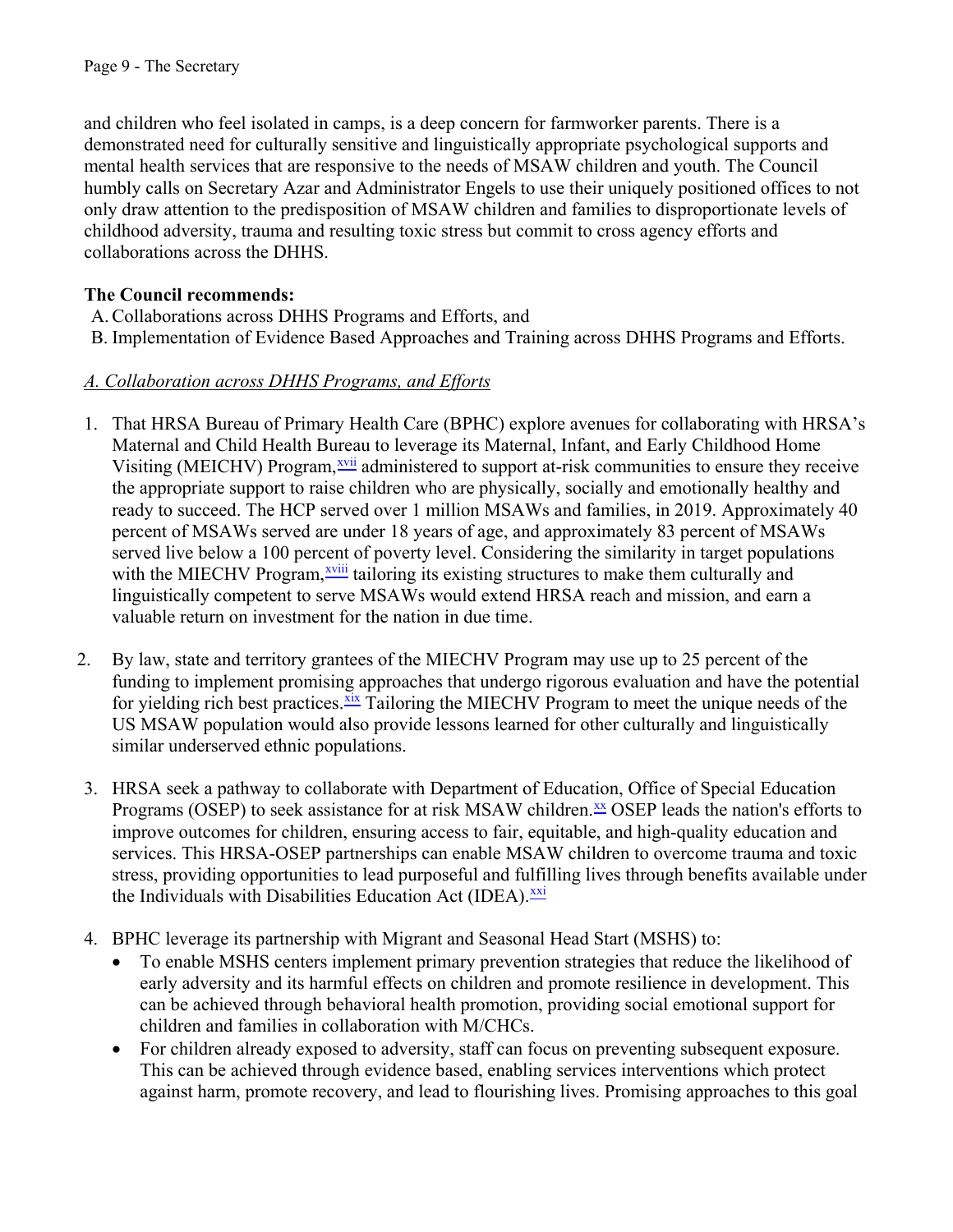include establishing a medical home for MSHS enrollees at the local M/CHC;<sup>[xxii](#page-14-22)</sup>reducing stress by expanding access to high-quality, trauma-informed early intervention,<sup>[xxiii](#page-14-23)</sup> early care and education, and home visiting. $\frac{xxiv}{}$  $\frac{xxiv}{}$  $\frac{xxiv}{}$ 

- 5. The National School-Based Health Care Census indicates that there are approximately 2,584 schoolbased health centers (SBHC) in 48 of 50 states, DC, and PR  $(2016 - 2017)$ . XXV Approximately 20 percent of these centers receive funding through the HRSA HCP, which are often are operated as a partnership between the school and a community health organization.<sup>[xxvi](#page-14-26)</sup> These centers are uniquely positioned to work with the school staff to adopt an interdisciplinary approach to develop TIC capacity by training staff to screen for adversity and provide stigma free follow up care by facilitating a family's access to evidence-based treatment and supports.
- 6. HRSA collaborate with the Substance Abuse and Mental Health Administration's (SAMHSA) National Child Traumatic Stress Initiative (NCTSI) which seeks to improve treatment and services for children, adolescents, and families who have experienced traumatic events to establish M/CHC "Toxic Stress Reduction Centers/ Misiones," in order to provide stress and anxiety management for MSAWs. The establishing of these "Misiones" along the geographical paths that MSAWs travel as they migrate to follow the harvest across the US, will ensure continuity and consistency in TIC for MSAW children and families.
- 7. M/CHCs are uniquely positioned to immediately elevate this pressing need, that has been exasperated by the COVID 19 pandemic and urgently implement the strategies suggested below.
	- HRSA, BPHC mandate all M/CHCs to include toxic stress screening and management as part of every well child visit and annual physical examination as a part of the regular required services provided by the center.
	- HRSA, BPHC fund and mandate all M/CHCs serving MSAWs to train a cadre of promotoras/CHWs that receive culturally and linguistically appropriate training on TIC and related mental health challenges faced by MSAW children and families. Train and re-train to enhance knowledge and skills regarding toxic stress and trauma-induced behavior identification and interventions to provide social/emotional supports in the community setting. CHWs are also home grown means for identification and cultivation of community protective factors, which can mobilize sources of faith, hope, and cultural traditions to support MSAWs and their families.
- 8. DHHS expand the integration of CHWs within existing programs to more fully leverage their expertise and skills, to maximize the value of CHWs in addressing the adverse social determinants of health, improving quality of care and reducing health expenditures to improve the health and welfare of MSAWs and other underserved communities across the nation. XXVII CHWs have the potential to contribute to diverse aspects of a successful national strategy, coming from the communities they serve, uniquely positions CHWs for a clear understanding of the source of poor outcomes and related expenses, their eyes and ears on the ground can help focus our health and social services system towards a coordinated and comprehensive identification and reduction of risk. The Council recommends additional federal support for CHWs through the following DHHS programs to leverage their full potential:
	- CDC provide guidance to state, and local public health departments and other relevant stakeholders build cross-cutting, evidence based comprehensive CHW programs to set standards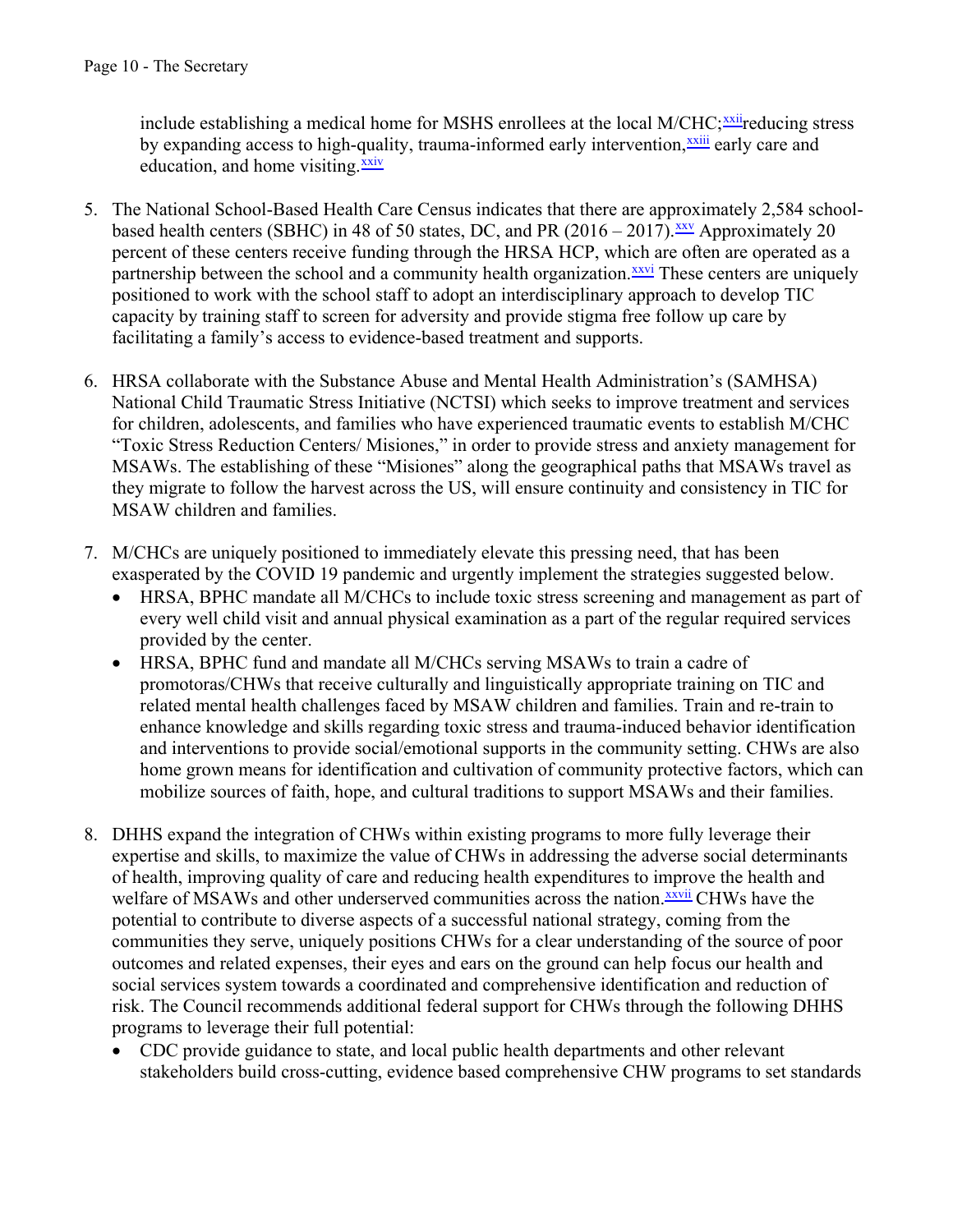for community practice. This should include information regarding the availability of funds to hire, train and deploy community health workers.

- Centers for Medicare and Medicaid Services (CMS) collaborate with states to enable and encourage the integration of CHWs in programs that provide a comprehensive range of social, behavioral, and economic supports.
- CMS publicize the clarification that Medicaid funding allows: 1) diagnostic, screening, preventive and rehabilitative services; and 2) CHW services that address social determinants of health.

## *B. Implement Evidence Based Approaches and Training across DHHS Programs and Efforts.*

- 1. The Secretary direct DHHS to invest in the professional development of a cadre of cross trained education and health service providers to increase trauma knowledge and skills. Ensure optimal implementation of the Support for Patients and Communities Act., a federal legislation that supports states efforts to increase access to trauma-informed services.<sup>xxviii</sup> Training providers to conduct screening as part of a comprehensive approach to assessment, referral, and follow-up in cross generational programs (e.g., Early Intervention [OSEP: IDEA Part C], home visiting: e.g. MIECHV Program, Head Start/Early Head Start),<sup>[xxix](#page-14-28)</sup> early care and education,<sup>[xxx](#page-14-29)</sup> pediatric care settings,<sup>[xxxi](#page-14-30)</sup> child welfare,<sup>[xxxii](#page-14-33)</sup> mental health, and other services for children and their families.<sup>[xxxiii](#page-14-31)</sup> [xxxiv](#page-14-32) Research indicates that training in TIC not only improves providers' skills and knowledge, but also improves behavior and mental health outcomes among children with post-traumatic stress.<sup>[xxxv](#page-14-34)</sup>
- 2. Train providers to utilize a comprehensive, trauma-informed, strengths-based approach to addressing childhood adversity, where screening is only one component of TIC and the child's exposure and related reactions (i.e., symptoms) are identified.
	- Screening be conducted using a reliable and valid, culturally sensitive and linguistically and age appropriate tool, that accounts for adversity pertaining to the social determinants of health (e.g., poverty, homelessness, discrimination, migration) in addition to household-level challenges.
	- Providers be trained in skills to obtain a comprehensive developmental history, to develop an individualized care plan without causing undue stress or re-traumatizing children and families. A plan that identifies each child's strengths and challenges across multiple areas of development and is not based on deficits alone.
	- Establish a clearing house for evidence-based treatments and services in order for care providers to stay up to date and identify interventions that are supported by evidence and designed for the appropriate population.
- 3. Enhance the provision of parenting education availability for agricultural workers. Provide parents with new skills and increased awareness of their child's behavior and needs; e awareness of their own emotional health; knowledge, and skills on raising their children in positive ways; increasing the family's coping skills by identification of the impact of toxic stress and trauma on them and their family, to name a few.

#### **Background**

The US spends significantly more money per capita on health care services than any other nation in the world,<sup>xxxvi</sup> but lags in terms of key outcome measures, including health equity,<sup>[xxxvii](#page-14-21)</sup> and patient perceptions of safety, efficiency, and effectiveness. The primary sources of these adverse health and social outcomes are risk factors.<sup>[xxxviii](#page-14-35)</sup> [xxxix](#page-15-0) Ongoing mental health disparities in MSAWs and families have been attributed to the trauma associated with migration, the ethnic minority position, poverty, their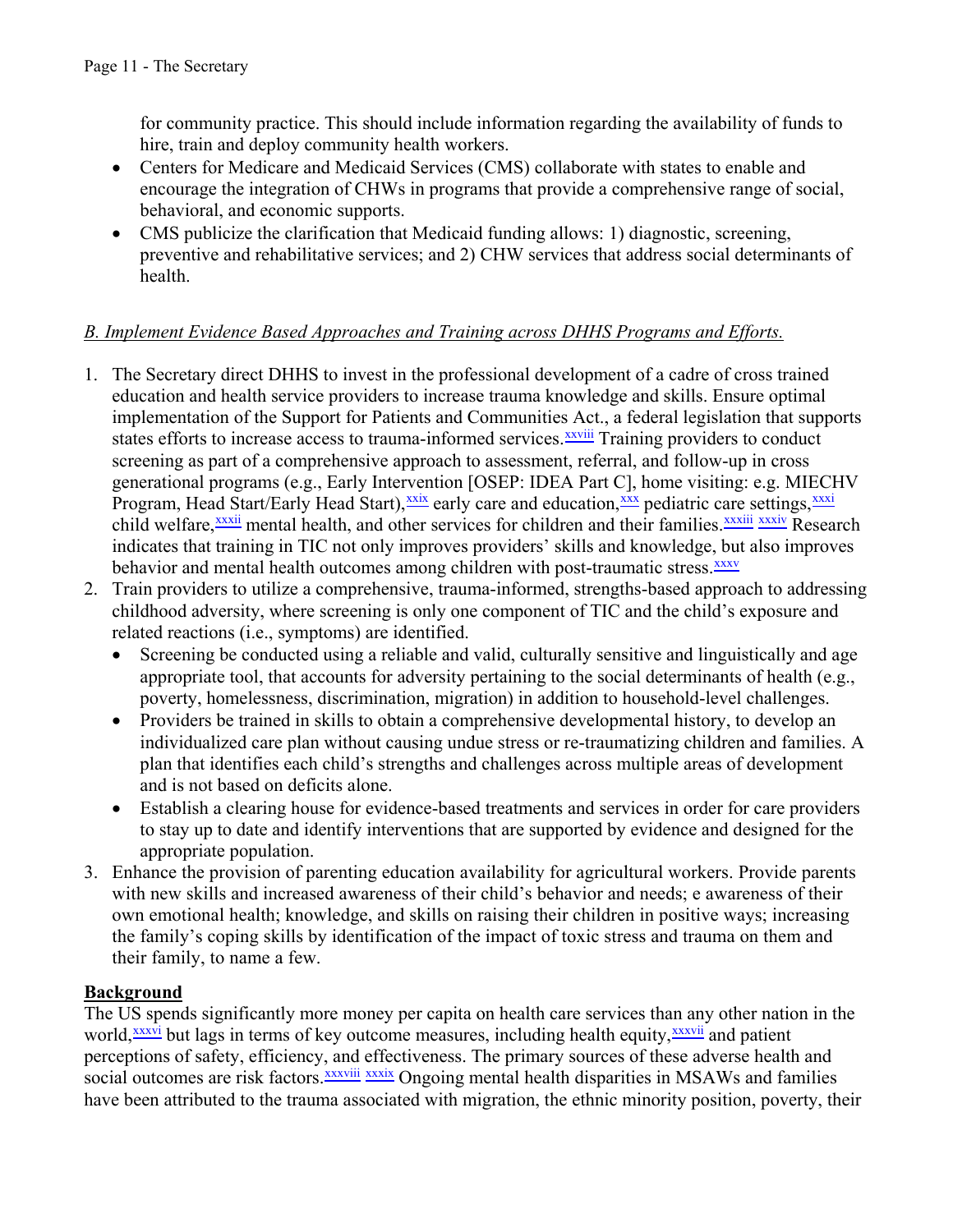specific cultural background and the widely known adverse social determinants of health.<sup>[xl](#page-15-8)</sup> There is an urgent need for comprehensive, trauma-informed science based approaches that account for socialstructural adversity and recognize, understand, prevent and respond effectively to childhood adversity in  $MSAW$  children and youth. $x<sup>li</sup> x<sup>li</sup>$ 

#### *The Problem*

There is a demonstrated need for culturally sensitive and linguistically appropriate psychological supports and mental health services that are responsive to the needs of MSAW children and youth. Children of immigrants often financially and emotionally support their parents during difficult situations in a challenging U.S. system that leaves them without a federally mandated living wage, accessible health care, and/or affordable housing. Children also often serve as cultural language brokers for their families' collective survival at home and at work. Circumstances of hardship lead parents to often set high expectations on their children to succeed, given their own incredible sacrifices, including migration.

The scope of adversities includes policy-related conditions, such as severe poverty; housing instability; prejudice and discrimination based on race, ethnicity, sexual orientation; historical or community-level experience of violence and trauma, interrupted schooling; and poor physical and mental health. Because trauma can potentially lead to toxic stress, a type of stress caused by "strong, frequent, and/or prolonged adversity." Without adult support, toxic stress disrupts the development of brain architecture and function, while increasing the risk for poor physical health, limited social-emotional skills, and cognitive impairment,<sup>[xliii](#page-15-3)</sup> it is essential to recognize the diverse challenges that MSAW children and families may face every day, for planning an appropriate multi-disciplinary response MSAW children and families unique needs.

#### *Opportunities and Impact*

The existing US health and education structures are well positioned to provide services that consider the needs of underserved MSAW children and families, particularly in light of demographic trends and the current inequity in health and educational resources and outcomes that are associated with this population. The recognition of the importance of childhood adversity lies at the heart of any planned effort directed at the promotion of child well-being, but the response must extend beyond adversity screening strategies. Xliv [xlv](#page-15-5) [xlvi](#page-15-6). Adverse Childhood Experiences (ACEs) impact lifelong health and opportunities. Findings show that more than 1 in 4 children in the US have been exposed to at least one adverse event, with racial/ethnic minority children more likely to disproportionately experience adversity in early childhood. Exposure to four or more ACEs before age 18 is considered clinically significant, this means that even before entering preschool, more than 1 in 10 children are on a path that could make later school and economic success more difficult. Economic difficulty is the most common form of adversity. *[xlvii](#page-15-7)* Trauma is widespread and it differently affects the more vulnerable. Trauma affects how individuals approach health services. Preparing service providers to be 'trauma informed' assists them to understand the prevalence and impact of trauma among their service recipients and within the work force itself. The integrated knowledge of trauma into policies, procedures, and practices has the potential to resist re-traumatization. Any effort directed at this problem must go beyond fixing children and families but be grounded in increasing awareness that this population is at greater risk. It must be about improving the social emotional competencies of staff and health center resources to assist MSAWs and their families.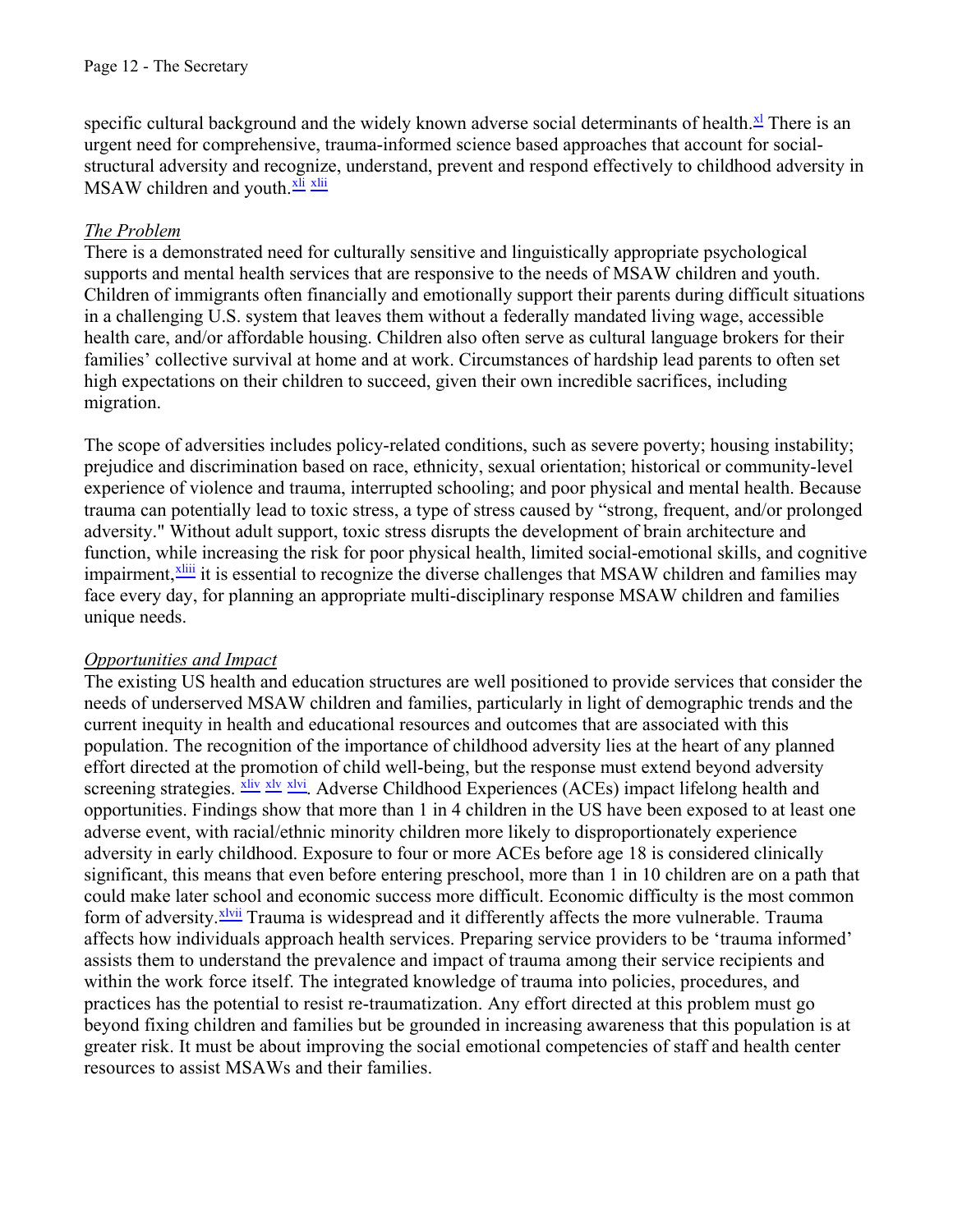#### **Recommendation IV – Injury Prevention in MSAWs**

Approximately 2.1 million hired crop workers are employed annually on farms in the US. In 2014 approximately 13 percent of these were youth. Every day, about 100 agricultural workers suffer a lostwork-time injury.<sup>[xlviii](#page-15-9)</sup> Agriculture is one of the most hazardous industries in the US with a fatality rate of 20.4 deaths per 100,000 workers. *xlix*Though transportation incidents, including tractor overturns were the leading cause of death, the high incidence of exposure to COVID 19 has added on to the risk of behavioral and mental health issues such as anxiety, depression and toxic stress. Therefore the Council recommends:

- 1. HRSA lead the formation of federal and regional partnerships with OSHA to expand education of workers on work safety, first aid, injury reporting and the use of PPE. With CHWs and health educators from M/CHCs serving as key partners in health and safety education for MSAWs.
- 2. OSHA create appropriate guidelines and their implementation to provide farmworkers with adequate and appropriate PPE to protect from viruses, molds, natural elements, pesticides, and chemicals.
- 3. OSHA create special guidelines for training youth and farmworkers new to the occupation.
- 4. BPHC in collaboration with its training and technical assistance partners enable M/CHCs to provide health education and outreach efforts to train and equip MSAWs to avoid work-related exposures and injuries utilizing culturally and linguistically competent staff/CHWs fluent in the language spoken by a predominant number of MSAWs served.

#### **Background/Problem**

The existing regulations for protecting worker safety defined in the OSHA General Duty Clause states that employers "shall furnish to each of his employees employment and a place of employment which are free from recognized hazards that are causing or are likely to cause death or serious physical harm to his employees." However, worker protections in agriculture are weaker than other industries. In addition, there are challenges with enforcements, particularly on smaller farms. Farmworkers are regularly exposed to extreme weather with inadequate PPE, chemicals and pesticides, and physical labor that includes heavy lifting and repetitive motion, climbing high ladders at fruit orchards, harsh labor condition on dairy farms, long hours, pesticide exposure, no access to clean drinking water, no designated place to eat during breaks. Pesticides are the only chemical legally released into the environment with the purpose to kill living organisms. Although farmworkers are not the target of pesticides, they experience harm. The federal Environmental Protection Agency estimates put exposure levels at 3.2 to 4 million farmworkers annually, with 300,000 acute cases/year. Use of PPE is low among farmworkers because of barriers to use, inc[l](#page-15-11)uding: cost; difficulty and impracticality of use;<sup>1</sup> it slows the productivity of work; and its use can jeopardize workers' ability to identify hazards. Often crowded and poor living conditions increase the risk to other illness, and taking into consideration other social determinants of health like trauma of migration, navigating a new community and the cultural stigma associated with seeking care for mental health issues, leads to a high risk for injuries.

Often financial hardship causes injured workers to return to work prematurely or continue working without seeking medical care. One quarter of injured subjects who thought medical care was needed never received care, and a larger number did not receive care promptly. The more conscientious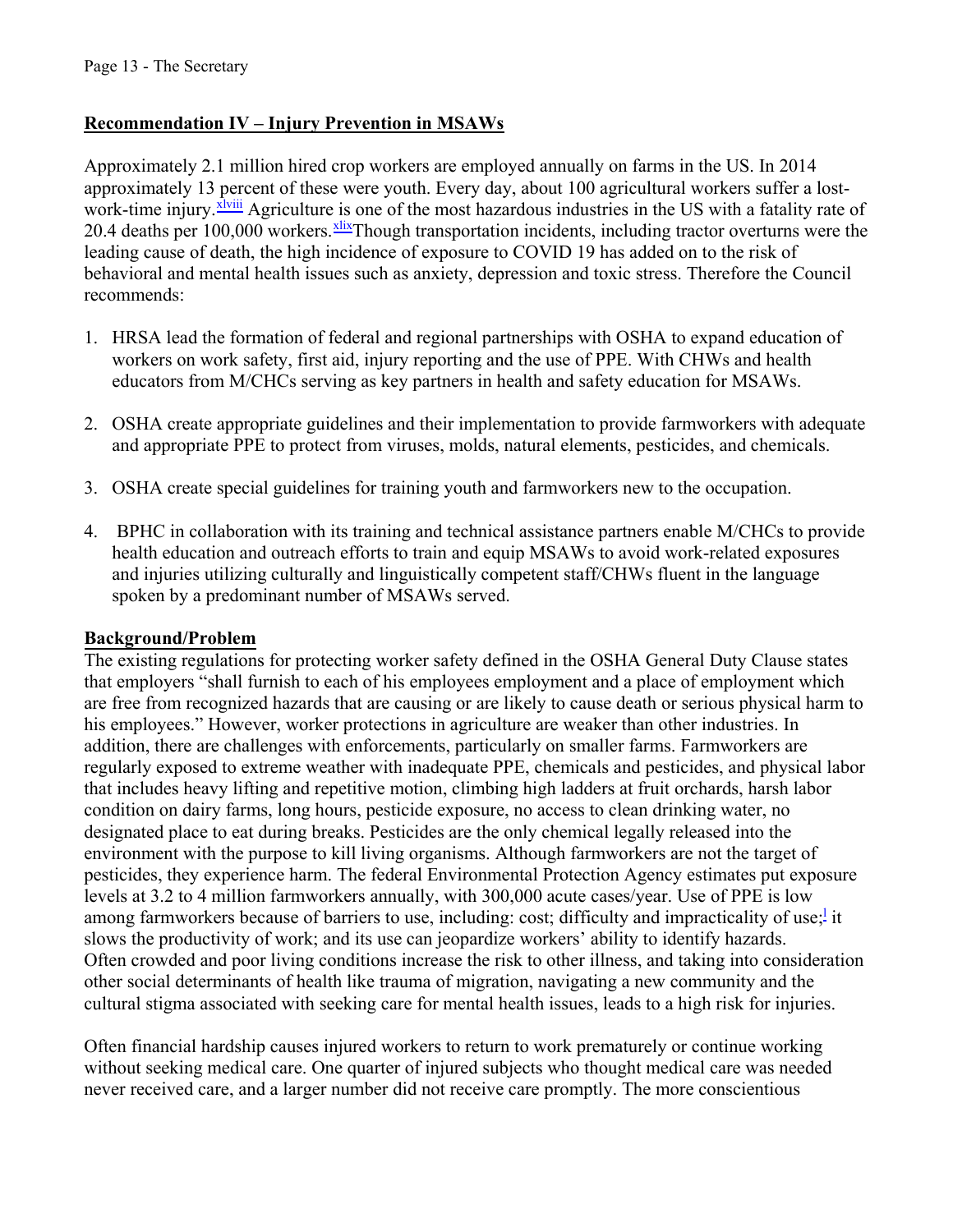enforcement of existing laws could do much to protect the health of farmworkers. For example, whether in an indoor or outdoor environment where cold stress conditions are possible, employers and workers should be aware of symptoms of cold-related illness and injury, not only in themselves but also in their coworkers, and be prepared to immediately notify their supervisor, provide first aid, and seek prompt medical assistance (e.g., call 911).

#### *Opportunities and Impact*

Acts such as the Farm Laborers Fair Labor Practices Act implemented in NY is an example of opportunities that other states can implement as a model. Xix This Act, sets important labor requirements for farm employers, owners, and operators. This includes changes regarding requirements for workers' compensation, disability benefits and paid family leave coverage. All employers are required to provide workers' compensation coverage for their employees, regardless of annual payroll. Employers are also required to post the mandatory workers' compensation notice of compliance poster in both English and Spanish. In addition, employers and particularly farm contractors must notify the employer owner or operator of the farm where the injury occurred. Employers are prohibited from discriminating against employees for requesting workers compensation, employers are responsible for paying for workers' compensation coverage and employers cannot take any deductions from employees to pay for coverage. The wider implementation of farmworkers friendly laws such as this would be beneficial both for farmworkers and the nation.

In closing, we appreciate the honor extended to us in serving on the National Advisory Council on Migrant Health. The Council recognizes that the farmworkers' presence increases the overall economy in the regions in which they work. We thank the Secretary for your service, and for your consideration of our recommendations on behalf of those, we serve.

Sincerely,

/Sharon Brown-Singleton, MSM, LPN/ Chair, National Advisory Council on Migrant Health

cc:

Thomas Engels, Administrator, HRSA, HHS James Macrae, MA, MPP, Associate Administrator, BPHC, HRSA, HHS Jennifer Joseph, PhD, MSEd, Director, Office of Policy and Program Development, BPHC, HRSA Esther Paul, MBBS, MA, MPH, Designated Federal Official, NACMH, BPHC, HRSA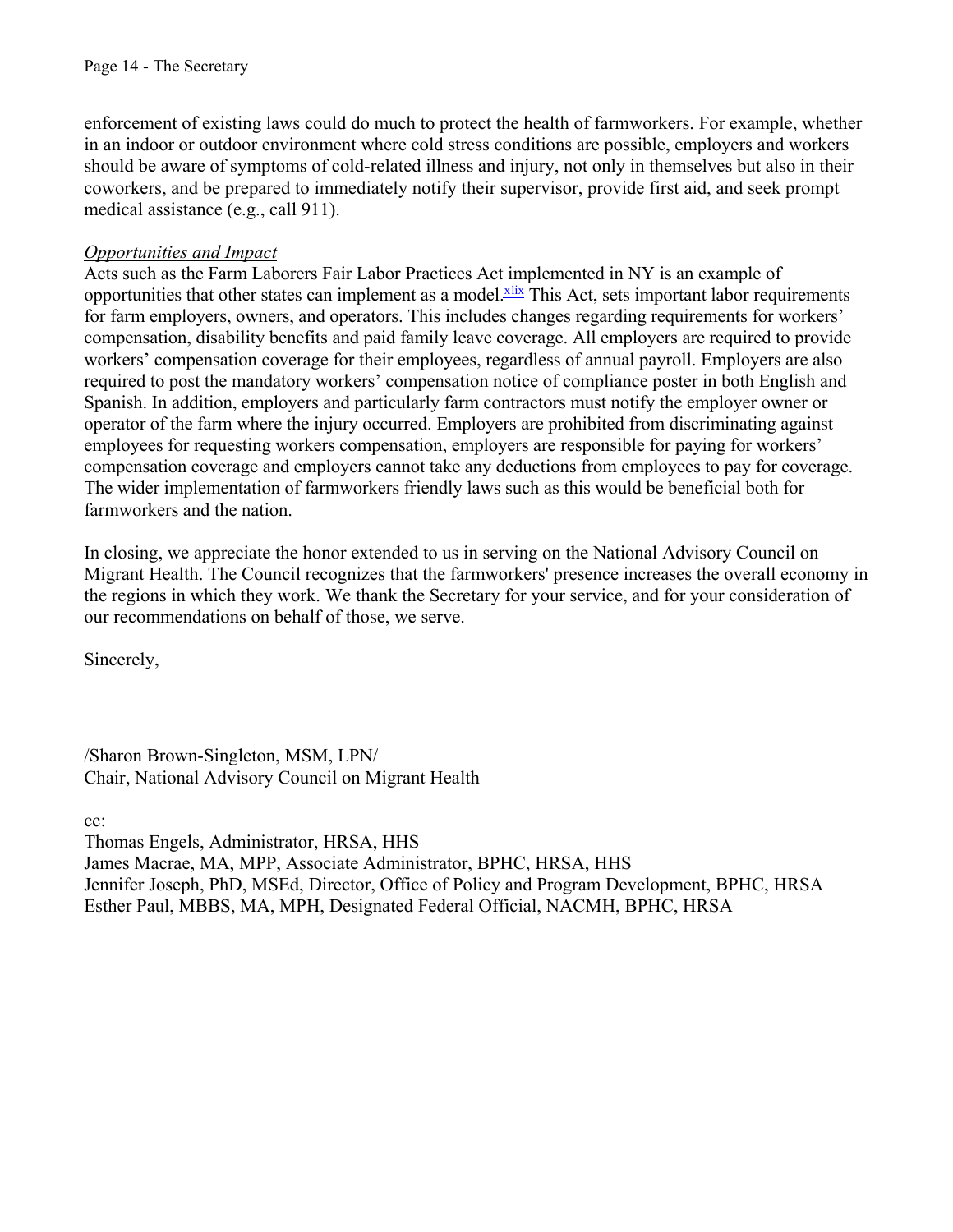#### References

- <span id="page-14-0"></span>i Food and Ag Vulnerability Index. Accessed November 12,2020  $\overline{a}$
- [https://ag.purdue.edu/agecon/Pages/FoodandAgVulnerabilityIndex.aspx?\\_ga=2.49471334.1159720487.1600111458-](https://ag.purdue.edu/agecon/Pages/FoodandAgVulnerabilityIndex.aspx?_ga=2.49471334.1159720487.1600111458-250602208.1598985334) 250602208.1598985334
- <span id="page-14-1"></span>ii https://www.dol.gov/newsroom/releases/osha/osha20200519-0
- <span id="page-14-3"></span>iii [https://www.nationalacademies.org/our-work/a-framework-for-equitable-allocation-of-vaccine-for-the-novel-](https://www.nationalacademies.org/our-work/a-framework-for-equitable-allocation-of-vaccine-for-the-novel-coronavirus#sectionProjectScope)
- <span id="page-14-2"></span>
- [coronavirus#sectionProjectScope](https://www.nationalacademies.org/our-work/a-framework-for-equitable-allocation-of-vaccine-for-the-novel-coronavirus#sectionProjectScope)
- <span id="page-14-5"></span>v https://www.npr.org/2020/09/17/913587286/-i-have-to-work-agricultural-workers-in-the-west-harvest-crops-through-fire-smok
- <span id="page-14-4"></span>vi https://www.farmworkerjustice.org/blog-post/supreme-court-upholds-health-care-reform-but-farmworkers-will-still-face-challenges-inaccess-to-health-
- [care/#:~:text=Most%20farmworkers%20do%20not%20have,barriers%20to%20obtaining%20health%20care.&text=Unfortunately%2C%2](https://www.farmworkerjustice.org/blog-post/supreme-court-upholds-health-care-reform-but-farmworkers-will-still-face-challenges-in-access-to-health-care/#:%7E:text=Most%20farmworkers%20do%20not%20have,barriers%20to%20obtaining%20health%20care.&text=Unfortunately%2C%20many%20farmworkers%20and%20their,they%20lack%20authorized%20immigration%20status)
- <span id="page-14-7"></span>
- <span id="page-14-6"></span>vii https://www.healthit.gov/sites/default/files/what-Is-the-nhin--2.pdf<br>viii "How The Rapid Shift To Telehealth Leaves Many Community Health Centers Behind During The COVID-19 Pandemic, "Health Affairs Blog, June 2, 2020.DOI: 10.1377/hblog20200529.449762
- <span id="page-14-8"></span>
- <span id="page-14-10"></span><span id="page-14-9"></span>
- iv https://www.nachc.org/research-and-data/prapare/about-the-prapare-assessment-tool/<br>x https://www.fcc.gov/lifeline-consumers<br>xi https://data.hrsa.gov/tools/data-reporting/program-data/national/table?tableName=Full&year=2
- <span id="page-14-11"></span>
- <span id="page-14-12"></span>
- <span id="page-14-13"></span>
- <span id="page-14-14"></span>
- <span id="page-14-15"></span>
- <span id="page-14-17"></span><span id="page-14-16"></span>
- xii https://www.healthaffairs.org/pb-assets/documents/blog/blog\_exhibit\_2020\_06\_02\_kim2-1591025726677.pdf<br>xii https://www.healthaffairs.org/do/10.1377/hblog20200529.449762/full/<br>x<sup>i</sup> http://www.healthaffairs.org/do/10.1377
- <span id="page-14-18"></span>
- <span id="page-14-19"></span>
- <span id="page-14-20"></span>
- <span id="page-14-22"></span>
- <span id="page-14-23"></span>https://www.aap.org/en-us/professional-resources/practice-transformation/managingpatients/Pages/what-is-medical-home.aspx<br>xxiii https://sites.ed.gov/idea/<br>xxiv Thompson, R. A. & Haskins, R. (2014). Policy brief: Early stre
- <span id="page-14-24"></span>chronic adversity. The Future of Children , 24(1), 41-59. Retrieved December 5, 2018 from
- https://futureofchildren.princeton.edu/sites/futureofchildren/files/media/helping\_parents\_helping\_children\_24\_01\_policy\_brief.pdf<br>xxv\_https://www.sbh4all.org/school-health-care/national-census-of-school-based-health-center
- <span id="page-14-26"></span><span id="page-14-25"></span>
- <span id="page-14-21"></span>xxvi https://www.hrsa.gov/our-stories/school-health-centers/index.html<br>xxvii McDowell I. From risk factors to explanation in public health. J Public Health 2008;30:219-23.<br>http://jpubhealth.oxfordjournals.org/content/30/3/
- <span id="page-14-27"></span>xxviii H.R.6 Support for Patients and Communities Act. Retrieved March 8, 2018 from
- <span id="page-14-28"></span>
- https://www.congress.gov/bill/115th-congress/house-bill/6/text<br>xxix Holmes, C., Levy, M., Smith, A., Pinne, S., & Neese, P. (2015). A model for creating a supportive trauma informed culture for children in preschool settings. Journal of Child and Family Studies, 24(6), 1650-1659. xxx Bartlett et al. (2017).
- <span id="page-14-30"></span><span id="page-14-29"></span>xxxi American Academy of Pediatrics. (2014). Addressing adverse childhood experiences and other types of trauma in the primary care setting. Retrieved December 5, 2018 from [https://www.aap.org/enus/Documents/ttb\\_addressing\\_aces.pdf](https://www.aap.org/en-us/Documents/ttb_addressing_aces.pdf) xxxii Murphy et al. (2017).
- <span id="page-14-33"></span><span id="page-14-31"></span>xxxiiihttps://www.researchgate.net/profile/Jessica\_Bartlett2/publication/334679702\_Childhood\_adversity\_screenings\_are\_just\_one\_part\_of\_ an\_effective\_policy\_response\_to\_childhood\_trauma/links/5d39a959a6fdcc370a5de8ef/Childhood-adversity-screenings-are-just-one-partof-an-effective-policy-response-to-childhood-trauma.pdf?origin=publication\_detail xxxiv Futures Without Violence. (2018).
- <span id="page-14-34"></span><span id="page-14-32"></span>xxxv
- https://www.researchgate.net/profile/Jessica\_Bartlett2/publication/334679702\_Childhood\_adversity\_screenings\_are\_just\_one\_part\_of\_an\_ effective\_policy\_response\_to\_childhood\_trauma/links/5d39a959a6fdcc370a5de8ef/Childhood-adversity-screenings-are-just-one-part-ofan-effective-policy-response-to-childhood-trauma.pdf?origin=publication\_detail xxxvi Kumar S, Ghildayal NS, Shah RN. Examining quality and efficiency of the U.S. healthcare system. Int J Health Care Qual Assur
- <span id="page-14-36"></span>2011;24:366-88. PMID:21916090.
- xxxvii Kochanek M, Martin JA. Supplemental analyses of recent trends in infant mortality. Hyattsville, MD:National Center for Health Statistics; 2004. http://www.cdc.gov/nchs/data/hestat/infantmort/infantmort.htm.<br>xxxviii Shortell SM. Bridging the divide between health and health care. JAMA 2013;309:1121-2. PMID:23512058.
- <span id="page-14-35"></span>